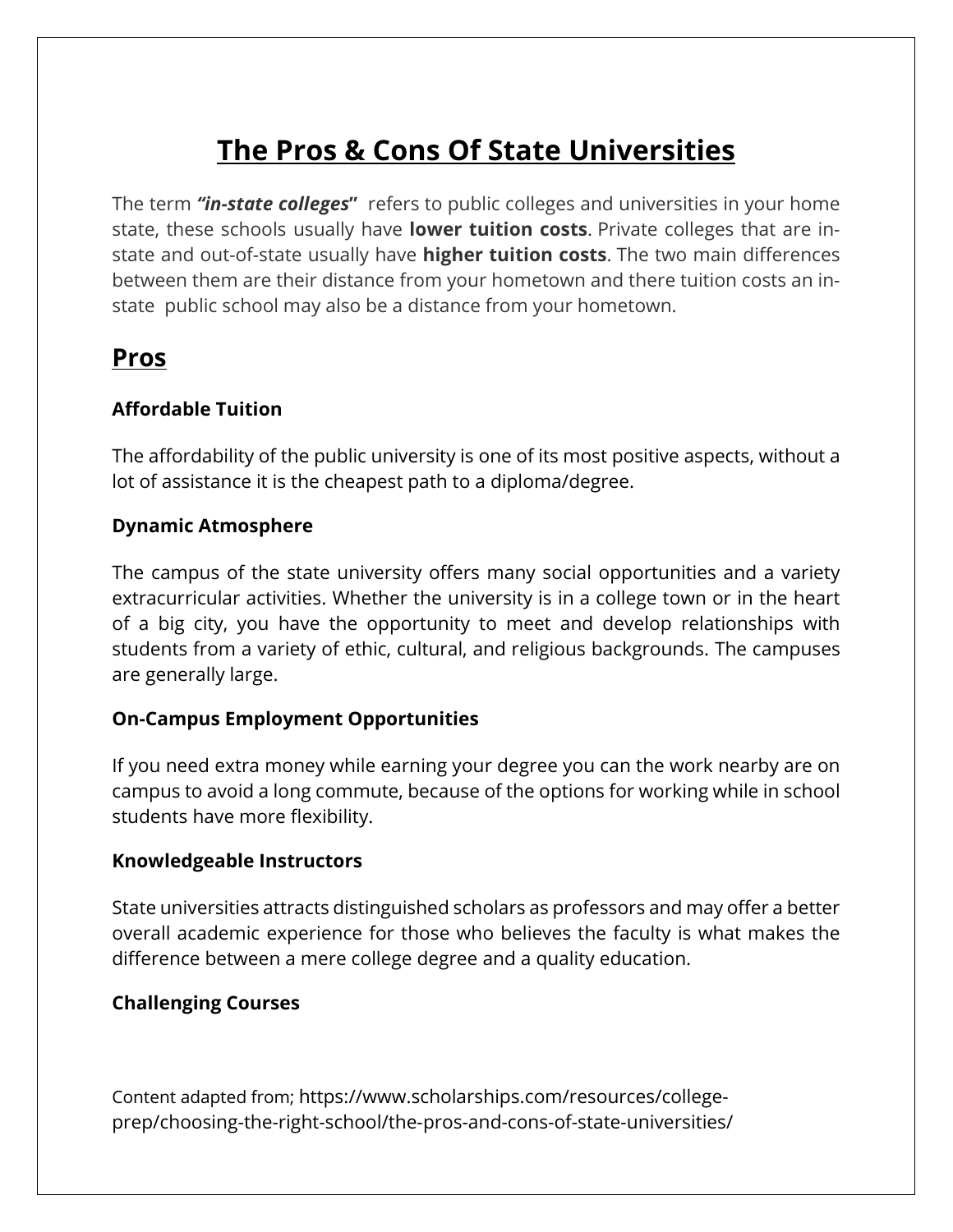State schools offer a wide variety of majors. There are general and upper-level courses. The pace of general and upper-level courses depends upon the instructor. The only way to know what a course will be like is to speak with a student who is familiar with the teaching style of the professor, speak with the instructor, and to check out the reviews of the professor class.

# **Cons**

# **Finding Out Information**

Their size contributes to many of the issues that develop at public universities. When the school makes a mistakes it can be difficult to get in touch with the person who can reverse such errors. Allow plenty of time when dealing with administrative hassles and challenges. Keep copies of all of your school documents they are crucial to solving problems.

### **Availability of Classes**

Public universities offer many sections for courses and the environment may not be as nurturing as a smaller private college. You must be prepared to register early during class registration period to get the classes you need to stay on track and graduate on time.

### **Accessibility of Professors**

Access to professors may be limited and some professors have research and publishing responsibility that impact their availability. Getting in touch with them when you need assistance after class may be difficult. Participate in class, ask questions, and attend scheduled office hours. This will help you get the attention of your instructor when you encounter a problem with a class.

### **You May Get Lost in the Crowd**

If you are introverted or not inclined to join student organizations you could run the risk of becoming lonely or isolated. Reach out, speak up, and take advantage of the many resources on campus.

# **Not all state schools are large and when you do your research look for a state schools that has your major, offer a financial package that meets your needs,**

Content adapted from; https://www.scholarships.com/resources/collegeprep/choosing-the-right-school/the-pros-and-cons-of-state-universities/